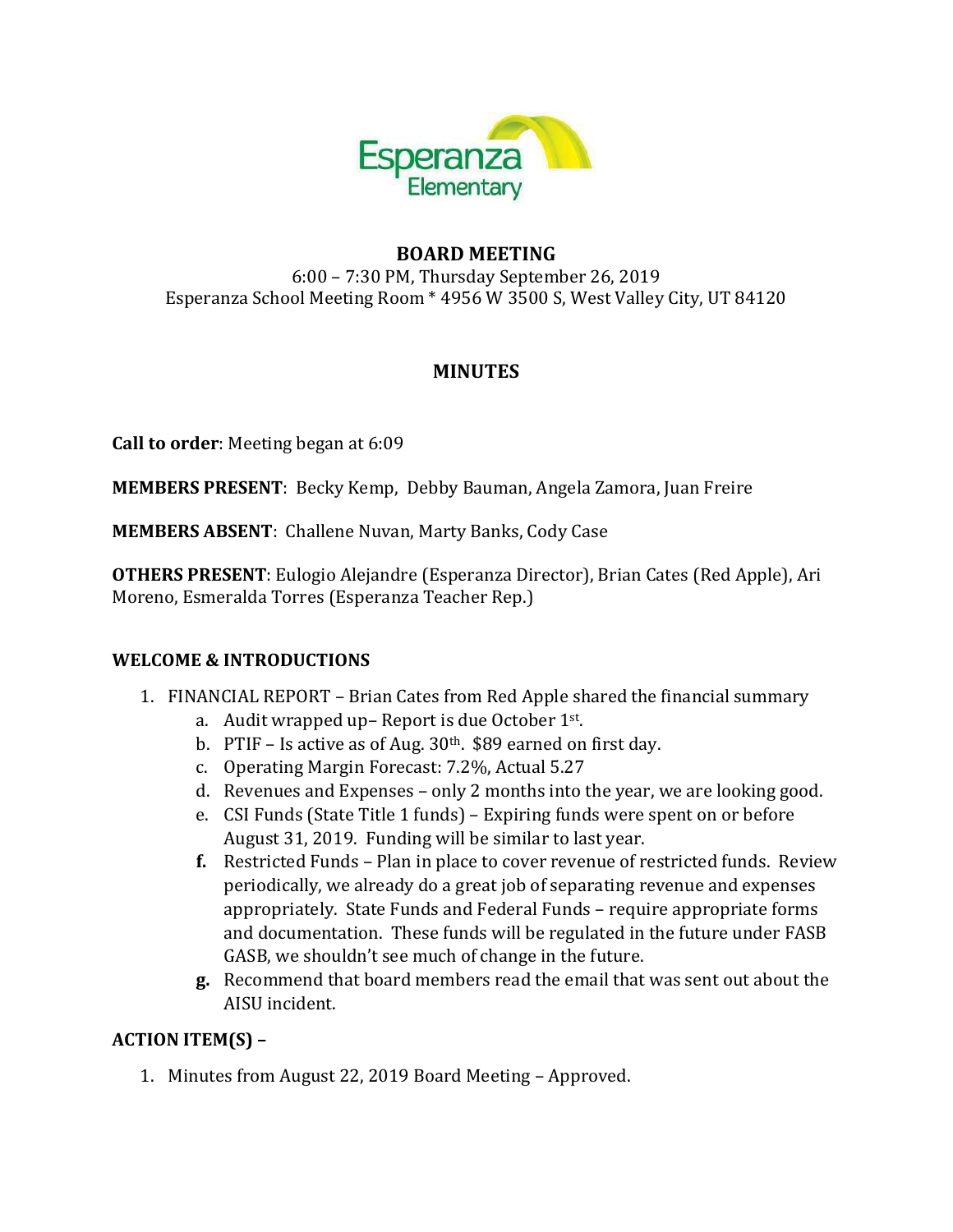#### **COMMITTEE DISCUSSION** – Deferred until Cody Case can present

- 1. Review 2 Current Board Policies
- 2. Review 1 found charter section in committees
- 3. Governance
- 4. Finance
- 5. Academic/Cultural
- 6. Charter Minute

#### **DISCUSSION/INFORMATION ITEMS**

- 1. Executive Director/Principal Report
	- a. Assessment Update:
		- i. Testing is complete as of today, 63% of the students have improved from last year – Science 22%, Mathematics 33%, English Language Art (ELA) results will not return until later this summer, based off of the Science scores, we anticipate 22%. *(Science is written in English, reading, and comprehension is part of the score)*
		- ii. Uniform Growth Goal State requires 60% of students show well above typical growth. Esperanza is at 63%. Highest growth in one classroom 78% (+18% over state goal), Lowest 48%.
		- iii. TSI (Targeted Support & Improvement) scores  $-11\%$  (60 students) of our students have been identified as Students with Disabilities (SWD).
		- iv. CSI -The State Title 1 Expiring Funds for 2019-2020 = \$63,500, we anticipate additional funds to come in later in the school year. All 2018-2019 monies have been spent.
			- 1. \$24.5k for Summer School
			- 2. \$8k for School Improvement Planning (SIP)
			- 3. \$18k Home Visits, Parent Engagement
			- 4. \$8.6k for Evidence Based Curriculum
			- 5. \$74k for Recruitment/Retention of Faculty and Staff (\$3K \$5K per teacher)
	- b. Student Enrollment
		- i. Current Enrollment: 538 Students.
		- ii. Loss: We anticipate 10 15
	- c. Waiting List:
		- i. Number of predicted New Students: We have a 94% retention rate. 551 students predicted, we cannot exceed 541.
		- ii. Number of Students on Wait List: 244 students
	- d. Cultural Lesson Plan: 100% of teaches have completed their lesson plans